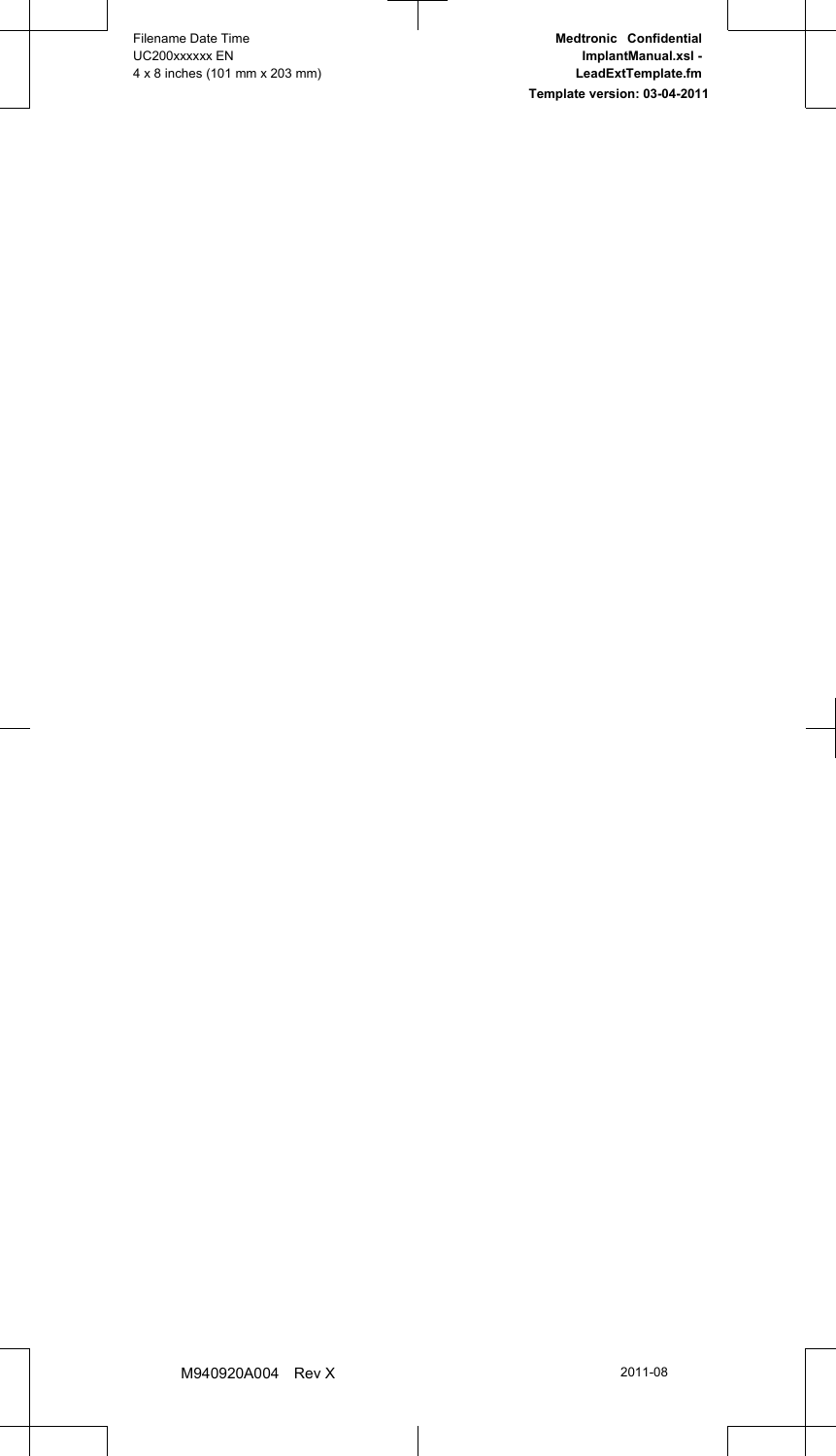### **Explanation of symbols on product or package labeling**

Refer to the appropriate product for symbols that apply.



**I USA** For USA audiences only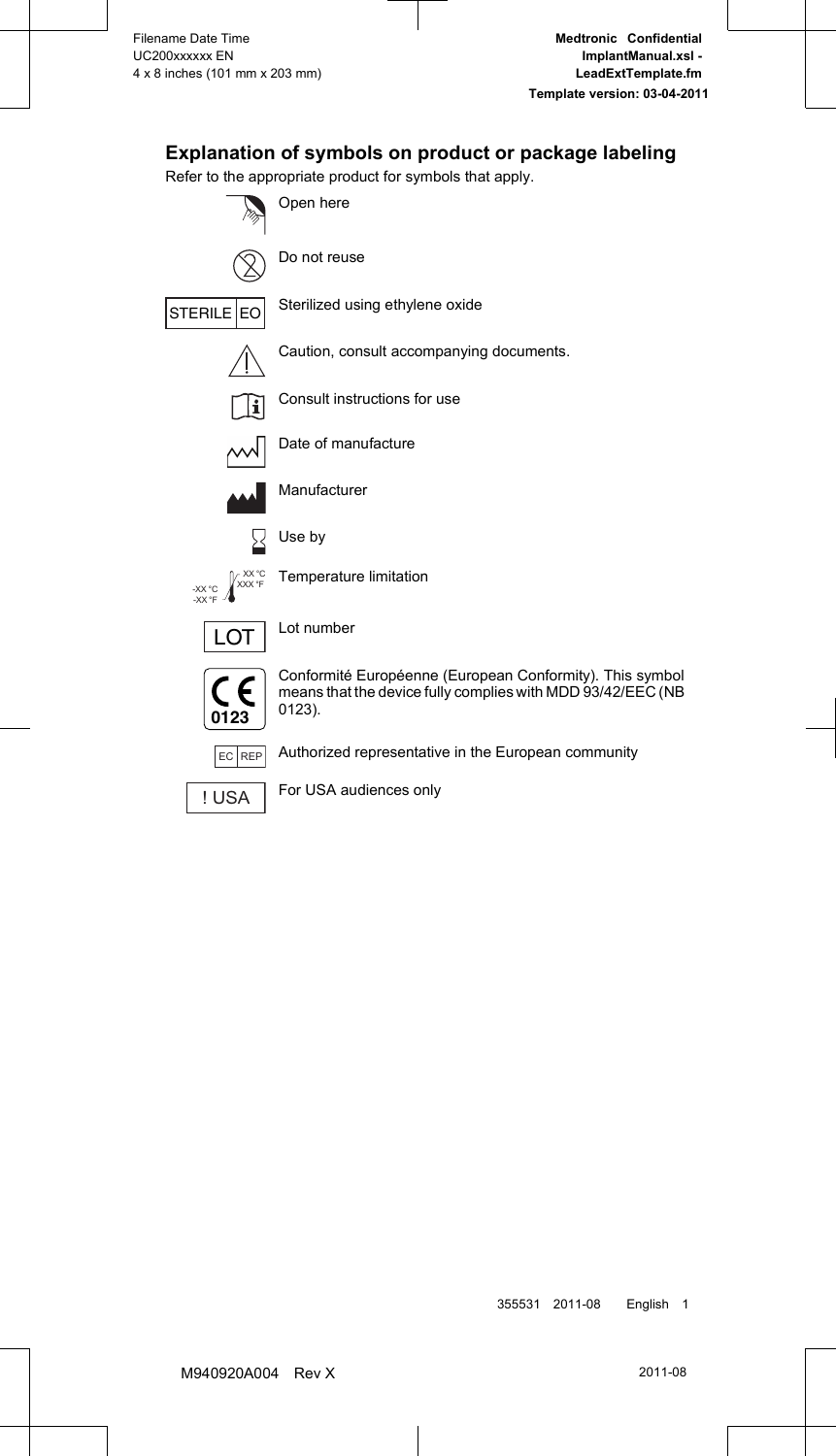Medtronic® is a registered trademark of Medtronic, Inc.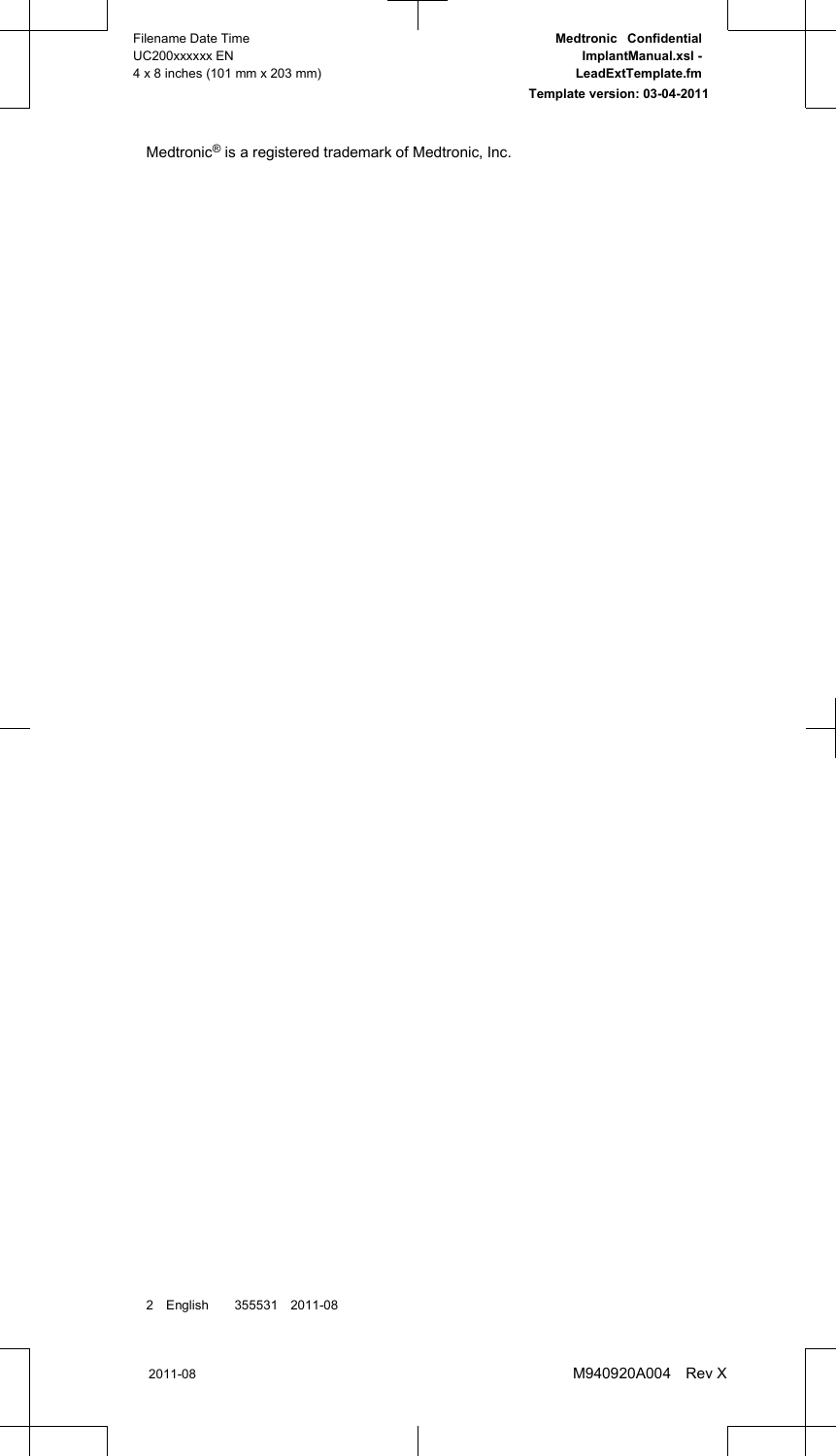## **Table of contents**

**[Description 5](#page-6-0)**

**[Package contents 5](#page-6-0)**

#### **[Device specifications 5](#page-6-0)**

#### **[Instructions for use 6](#page-7-0)**

[Connecting the multi-lead trialing cable to the 4-contact lead\(s\) 7](#page-8-0) [Connecting the multi-lead trialing cable to the 8-contact lead\(s\) 8](#page-9-0) [Preparing the multi-lead trialing cable for trial screening 10](#page-11-0) [Removing the multi-lead trialing cable after trial screening 10](#page-11-0)

**Refer to the indications sheet for indications and related information.**

**Refer to the appropriate information for prescribers booklet for contraindications, warnings, precautions, adverse events summary, individualization of treatment, patient selection, use in specific populations, resterilization, and component disposal.**

**Refer to System Eligibility, Battery Longevity, Specifications reference manual packaged with the software application card for neurostimulator selection, battery longevity calculations and specific neurostimulator specifications.**

! USA **Refer to the clinical summary booklet packaged with the neurostimulator for information on the clinical study results of the neurostimulation system and individualization of treatment.**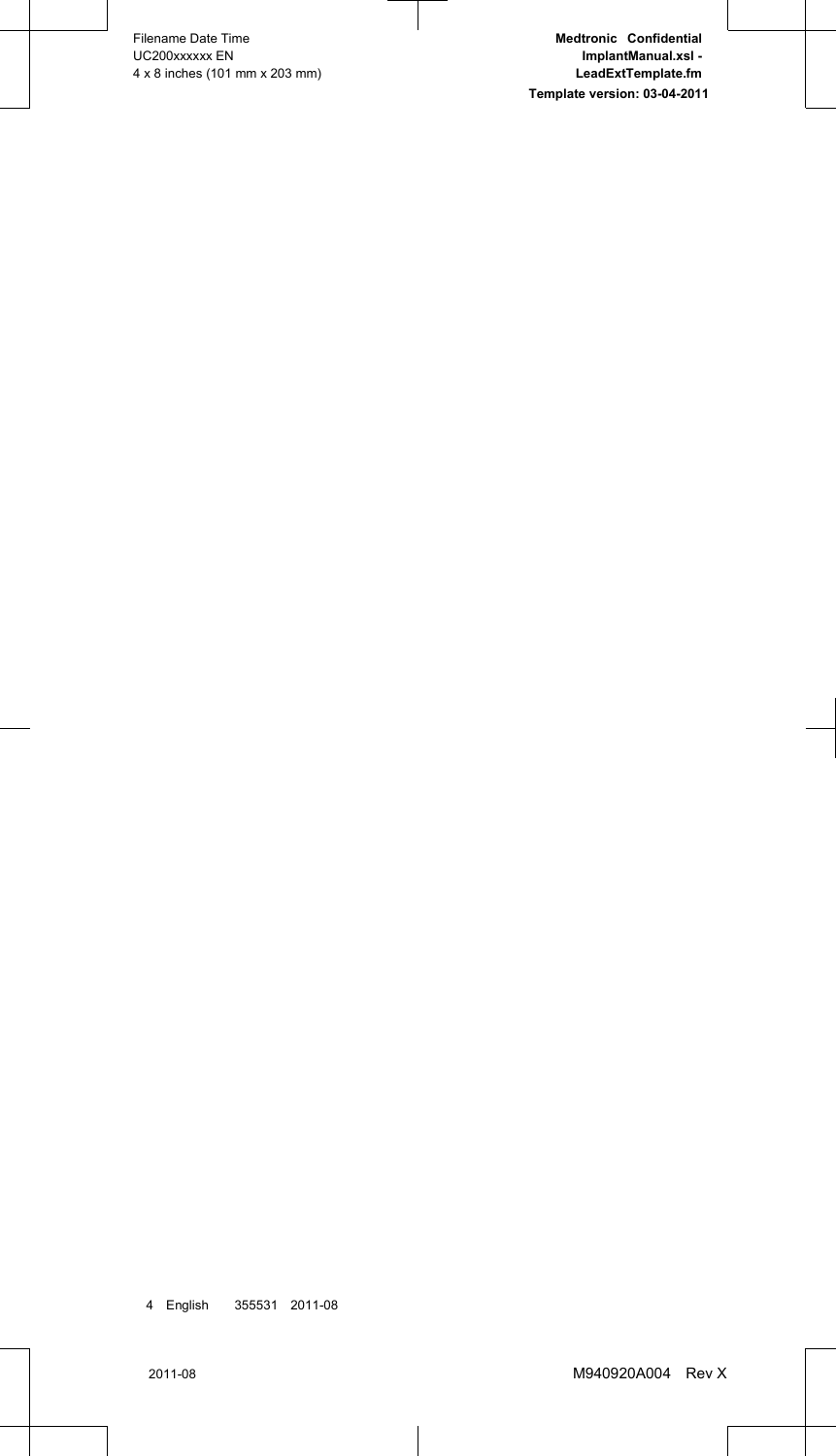# <span id="page-6-0"></span>**Description**

The Medtronic Model 355531 Multi-lead Trialing Cable is part of a trialing and intraoperative screening system for neurostimulation therapy.

### **Package contents**

- Multi-lead trialing cable
- **•** Product literature
- **Warranty card (USA only)**



 $\sqrt{\frac{1}{N}}$  Warning: This device was designed for single patient use only. Do not reuse, reprocess, or resterilize this product. Reuse, reprocessing, or resterilization may compromise the structural integrity of the device and/ or create a risk of contamination of the device, which could result in patient injury, illness, or death.

## **Device specifications**

The multi-lead trialing cable has a lead housing with a lockable lid on the distal end and a connector plug on the proximal end (Figure 1). The lead housing has channels for up to four quadripolar (4-contact) leads and two octapolar (8 contact) leads. The connector plug inserts into an output jack on an external neurostimulator (ENS).



*Figure 1. Lead housing, cable, and connector plug.*

| <b>Description</b>             | Value                               |
|--------------------------------|-------------------------------------|
| Capacity                       |                                     |
| Leads                          | 4 quadripolar; 2 octapolar          |
| Electrodes                     | 32 electrodes, supporting 16 active |
| Weight                         | 50 g (1.8 oz)                       |
| Width (housing and slide lock) | 45 mm (1.8 in)                      |
| Length (housing)               | 57 mm (2.3 in)                      |
| Thickness (housing)            | 10 mm $(0.4 \text{ in})$            |
| Volume (housing)               | 18 $cm3$                            |
| Lid                            | Clear, with lid lift tab            |
| Latch type                     | Snap lid with slide lock            |

|  | Table 1. Device specifications for the Multi-lead Trialing Cable Model 355531 <sup>a</sup> |  |  |  |
|--|--------------------------------------------------------------------------------------------|--|--|--|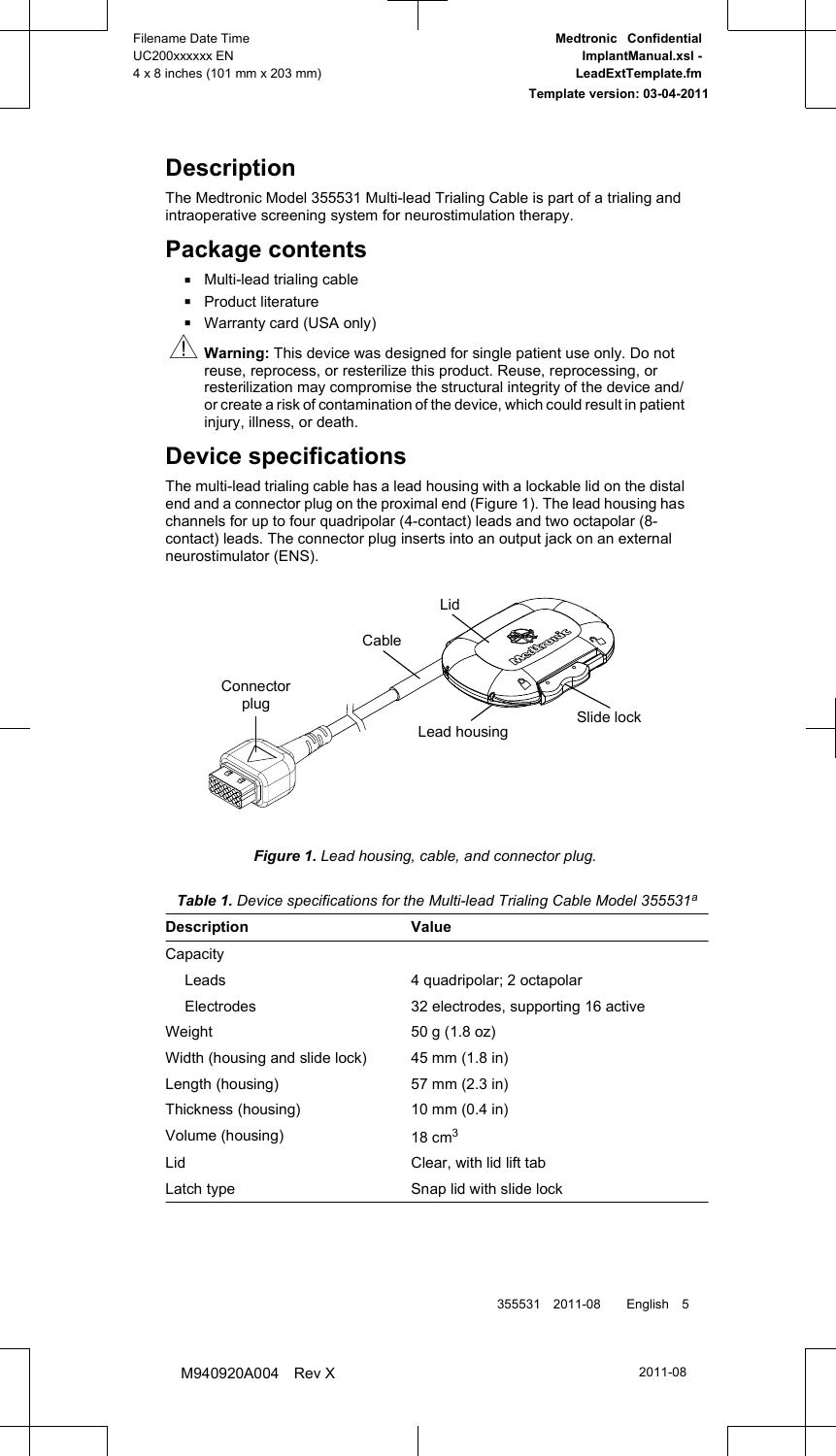<span id="page-7-0"></span>*Table 1. Device specifications for the Multi-lead Trialing Cable Model 355531a* (continued)

| 1991111199947                     |                                                                         |  |  |
|-----------------------------------|-------------------------------------------------------------------------|--|--|
| <b>Description</b>                | Value                                                                   |  |  |
| Length (housing, cable, and plug) | 152 cm (60 in)                                                          |  |  |
| Storage temperature               | $-34^{\circ}$ to +57 $^{\circ}$ C (-30 $^{\circ}$ to +135 $^{\circ}$ F) |  |  |
|                                   |                                                                         |  |  |

a All measurements are approximate.

| Table 2. Material of components in the Multi-lead Trialing Cable Model 355531 |         |  |  |
|-------------------------------------------------------------------------------|---------|--|--|
|                                                                               | package |  |  |

| Component          | <b>Material</b>                                 | <b>Material</b><br>contacts<br>human tissue |
|--------------------|-------------------------------------------------|---------------------------------------------|
| Housing            |                                                 |                                             |
| Base               | Polycarbonate                                   | Yes                                         |
| Lid                | Polycarbonate                                   | Yes                                         |
| Slide lock         | Polycarbonate                                   | Yes                                         |
| Hinge pin          | Stainless steel                                 | No                                          |
| Contacts           | Gold- and nickel-<br>plated beryllium<br>copper | No                                          |
| Cable              |                                                 |                                             |
| Conductor wires    | Copper                                          | No                                          |
| Jacket             | Thermoplastic<br>elastomer (TPE)                | Yes                                         |
| Connector          | Thermoplastic<br>elastomer (TPE)                | Yes                                         |
| Connector contacts | Gold-plated bronze                              | No                                          |

### **Instructions for use**

Implanting physicians should be thoroughly familiar with all product labeling.

 $\triangle$  **Caution:** To prevent possible uncomfortable or unexpected stimulation (iolting or shocking sensation):

- program parameter changes in small increments above the perception threshold (the amplitude value(s) at which the patient first perceives paresthesia).
- decrease the amplitude(s) to 0.0 V before:
	- changing electrode polarities.
	- connecting or disconnecting the cable to the external neurostimulator.
	- replacing the external neurostimulator batteries.
	- turning on the neurostimulator.

Notes:

- The procedure for connecting the multi-lead trialing cable is the same for leads and extensions.
- Lead grooves that share a number are on an interconnected circuit [\(Figure 2b](#page-8-0) and [Figure 4](#page-10-0)b).

If connecting a 4-contact lead, go to ["Connecting the multi-lead trialing cable to](#page-8-0) [the 4-contact lead\(s\)" on page 7](#page-8-0). If connecting an 8-contact lead, go to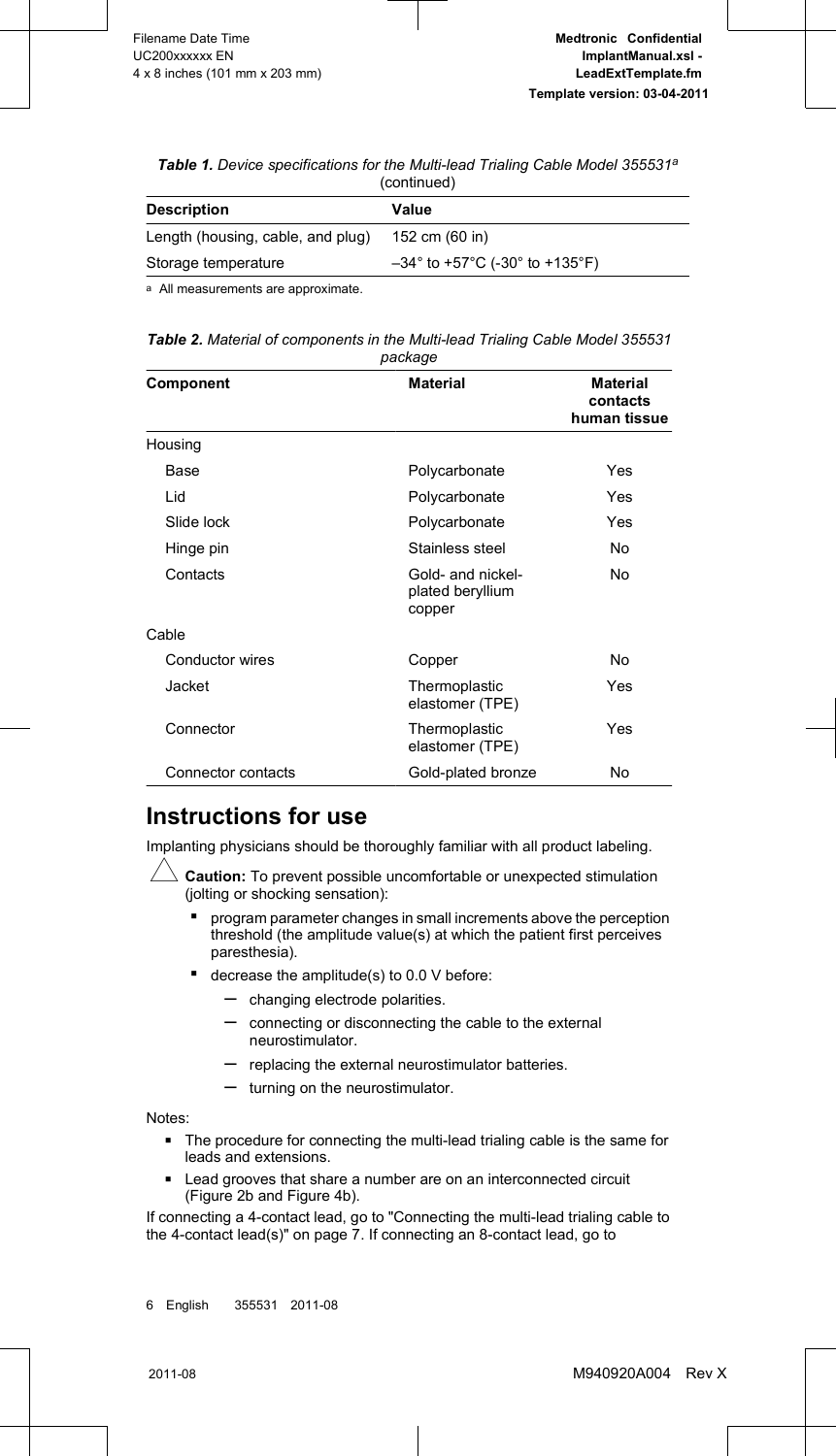<span id="page-8-0"></span>["Connecting the multi-lead trialing cable to the 8-contact lead\(s\)" on](#page-9-0) [page 8](#page-9-0).

#### **Connecting the multi-lead trialing cable to the 4-contact lead(s)**

- **Caution:** Before connecting components, wipe off any body fluids and dry all connections. Fluids in the connection may result in intermittent stimulation or loss of stimulation.
- **1.** Wipe the lead contacts with sterile gauze. If necessary, use sterile (United States Pharmacopeia [USP]) water or a nonionic antibiotic solution.
- **2.** Move the slide lock to the unlocked position then push up on the lid lift tab and down on the slide lock to open the multi-lead trialing cable (Figure 2a).
- **3.** Disconnect the long stylet handle from the 4-contact lead and withdraw the long stylet from the 4-contact lead.
- **4.** Insert the short stylet into the 4-contact lead and connect the short stylet handle to the 4-contact lead.
- **5.** Make sure the lead contacts and the electrical contacts inside the lead grooves are dry and clean.
- **6.** Align the short stylet and proximal end of the lead against the inside end of a 4-contact lead groove of the connector (Figure 2a).



*Figure 2. Multi-lead trialing cable with a 4-contact lead.*

**7.** Check that the lead contacts align with the electrical contacts inside the lead groove and that the short stylet handle aligns with the stylet-shaped portion of the lead groove.

**Note:** The lead and short stylet fit only one way into the multi-lead trialing cable lead housing.

- **8.** Press the lead and short stylet gently into the lead groove (Figure 2b). If an additional 4-contact lead is used, repeat step 1 and steps 3 to 8.
- **9.** Close the lid and move the slide lock into the locked position.

**Note:** Do not force the lid closed; it should close easily. If it does not, disassemble the components and repeat steps 2 to 9.

- **10.** Confirm correct seating by viewing the lead through the closed and locked lid.
- **11.** After connecting the multi-lead trialing cable to the patient's implanted lead, pass the connector plug out of the sterile field.
- **12.** After verifying that the ENS is turned off, push the connector plug into the output jack of the ENS ([Figure 3](#page-9-0)).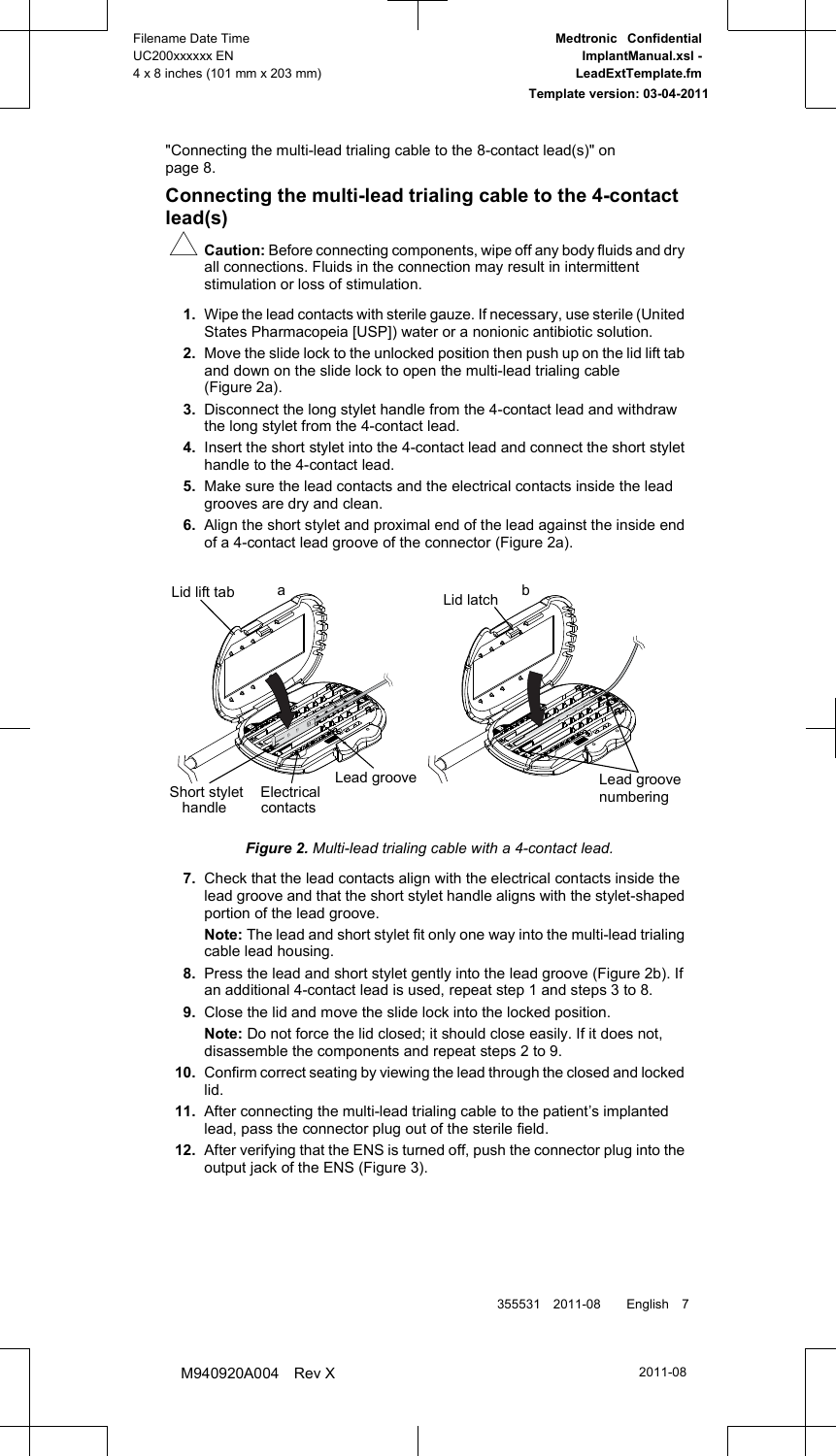<span id="page-9-0"></span>

*Figure 3. Connecting the Multi-lead trialing cable to the ENS.*

**Note:** Ensure that the arrow on the connector plug points toward the arrow on the ENS and that the keyed slots of the connector plug and output jack match.

- $\Delta$  **Warning:** Maintain adequate slack in the cable. If there is not enough slack and the cable is pulled, the percutaneous components may be dislodged.
- **13.** Refer to the appropriate programmer guide, ENS manual, and lead manual to verify proper connection and identify optimal stimulation parameters.

#### **Connecting the multi-lead trialing cable to the 8-contact lead(s)**

- $\Delta$  **Caution:** Before connecting components, wipe off any body fluids and dry all connections. Fluids in the connection may result in intermittent stimulation or loss of stimulation.
- **1.** Wipe the lead contacts with sterile gauze. If necessary, use sterile (United States Pharmacopeia [USP]) water or a nonionic antibiotic solution.
- **2.** Move the slide lock to the unlocked position then push up on the lid lift tab and down on the slide lock to open the multi-lead trialing cable [\(Figure 4a](#page-10-0)).
- **3.** Make sure the lead contacts and the electrical contacts inside the lead grooves are dry and clean.
- **4.** While holding the 8-contact lead, disconnect the stylet handle from the lead (proximal end), and partially withdraw the stylet.
- **5.** Align the proximal end of the lead against the inside end of an 8-contact lead groove of the connector ([Figure 4a](#page-10-0)).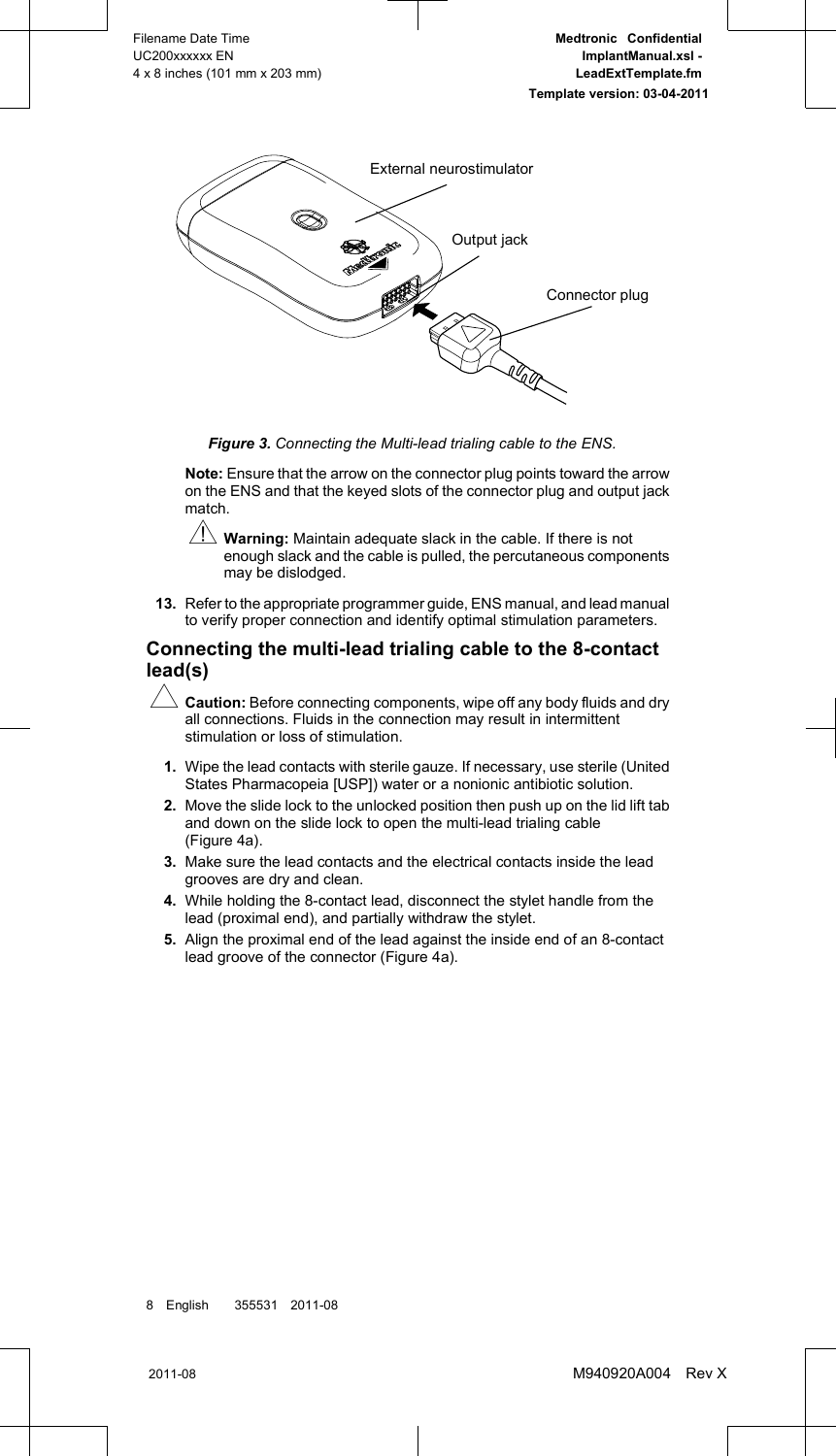<span id="page-10-0"></span>

*Figure 4. Multi-lead trialing cable with an 8-contact lead.*

**6.** Check that the lead contacts align with the electrical contacts inside the lead groove.

**Note:** The lead fits only one way into the multi-lead trialing cable lead housing.

- **7.** Press the lead gently into the lead groove and the retainer clip (Figure 4b). If an additional 8-contact lead is used, repeat step [1](#page-9-0) and steps  $3 \overline{10}$  $3 \overline{10}$  7.
- **8.** Close the lid and move the slide lock into the locked position. **Note:** Do not force the lid closed; it should close easily. If it does not, disassemble the components and repeat steps [2](#page-9-0) to 8.
- **9.** Confirm correct seating by viewing the lead through the closed and locked lid.
- **10.** After connecting the multi-lead trialing cable to the patient's implanted lead, pass the connector plug out of the sterile field.
- **11.** After verifying that the ENS is turned off, push the connector plug into the output jack of the ENS (Figure 5).



*Figure 5. Connecting the Multi-lead trialing cable to the ENS.*

**Note:** Ensure that the arrow on the connector plug points toward the arrow on the ENS and that the keyed slots of the connector plug and output jack match.

 $\frac{1}{1}$  **Warning:** Maintain adequate slack in the cable. If there is not enough slack and the cable is pulled, the percutaneous components may be dislodged.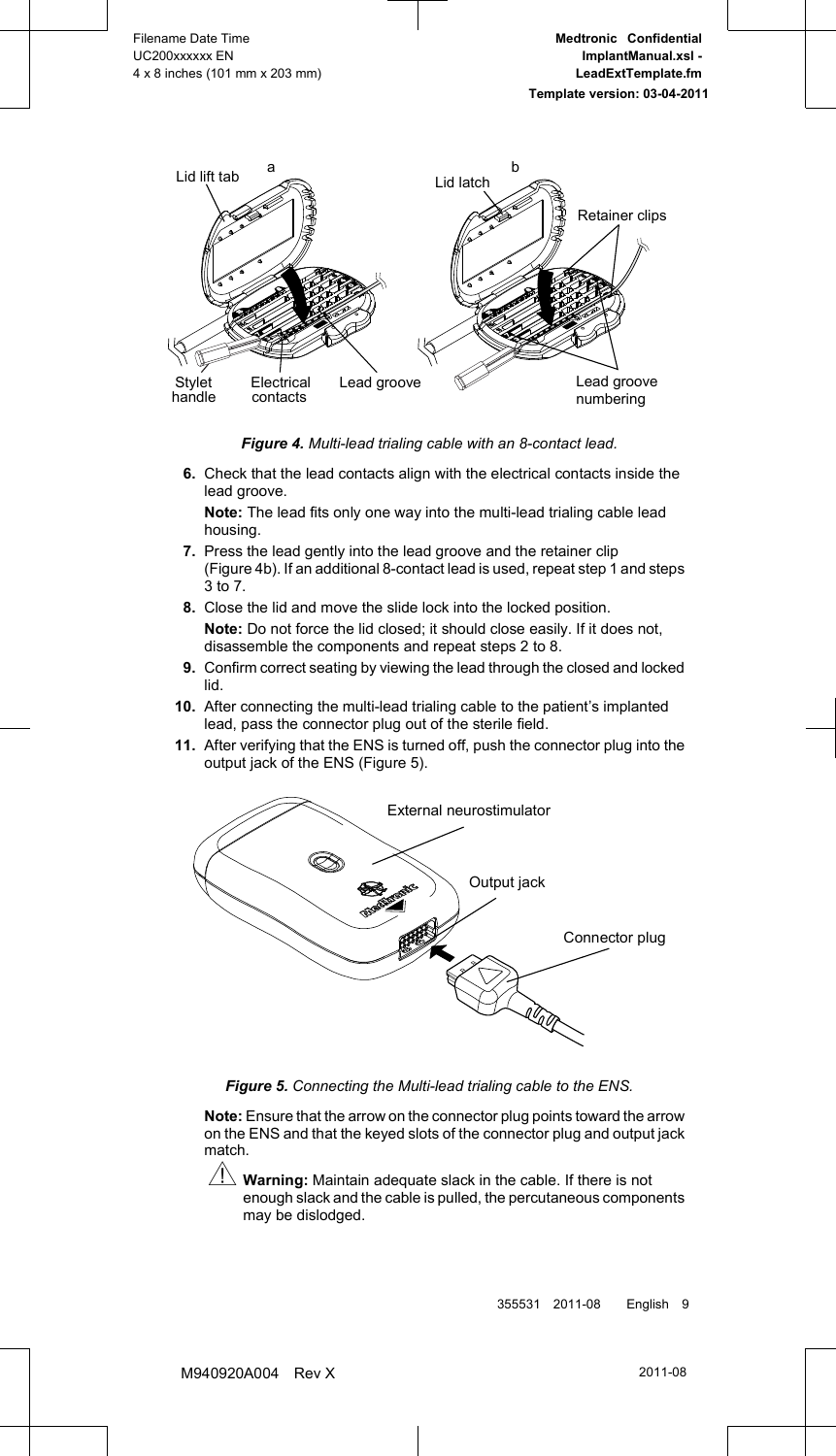<span id="page-11-0"></span>**12.** Refer to the appropriate programmer guide, ENS manual, and lead manual to verify proper connection and identify optimal stimulation parameters.

### **Preparing the multi-lead trialing cable for trial screening**

- **1.** Place a gauze bandage on the skin where the lead and multi-lead trialing cable will be placed on the patient.
- **2.** Tape the lead and multi-lead trialing cable together to secure the connection.
- **3.** Tape the entire assembly to the patient's skin, allowing for strain relief.
- **4.** Proceed with the trial evaluation.

#### **Removing the multi-lead trialing cable after trial screening**

- **1.** After verifying that the ENS is turned off, pull the connector plug from the output jack of the ENS.
- **2.** Remove all tape from the lead and multi-lead trialing cable.
- **3.** Move the slide lock to the unlocked position then push up on the lid lift tab and down on the slide lock to open the multi-lead trialing cable.
- **4.** Gently lift the lead from the electrical contacts in the lead groove.

 $\triangle$  **Caution:** Do not pull on the cable. Pulling on the cable may break a wire or dislodge the lead. A broken wire or dislodged lead may result in loss of stimulation and may require surgery to replace the lead.

**5.** Dispose of the multi-lead trialing cable according to environmental regulations.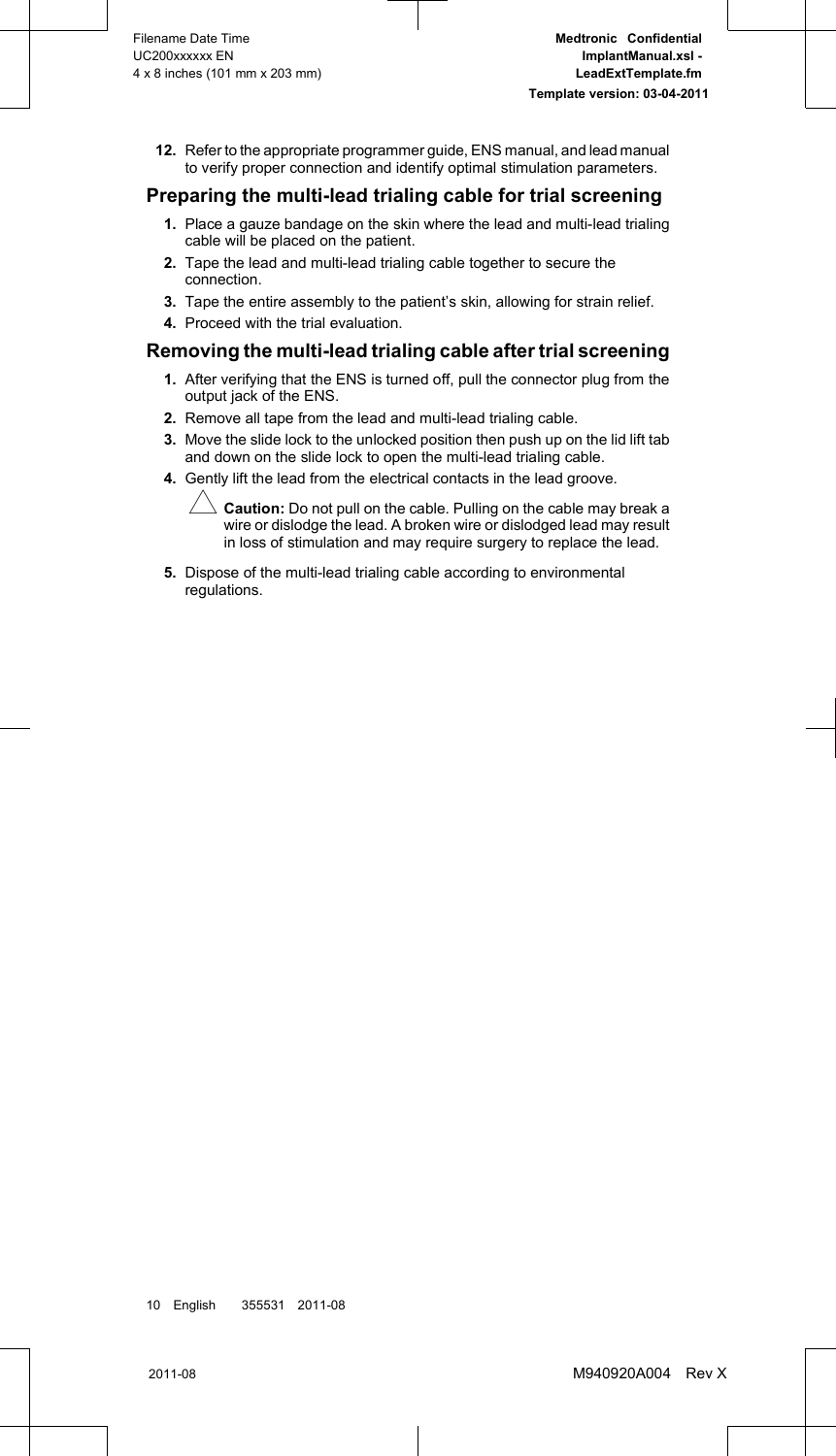#### **Contacts:**

**Asia:** Medtronic International Ltd. Tel. 02891-4068 Fax 02591-0313

Medtronic Asia Ltd. Tel. (02)-548-1148 Fax (02)-518-4786

**Australia:** Medtronic Australasia Pty. Ltd. 97 Waterloo Road North Ryde, NSW 2113 Australia Tel. +61-2-9857-9000 Fax +61-2-9878-5100 Toll free 1-800-668-6700

**Austria:** Medtronic Österreich GmbH Tel. 01-240440 Fax 01-24044-100

**Belgium:** Medtronic Belgium S.A. Tel. 02-456-0900 Fax 02-460-2667

**Canada:** Medtronic of Canada Ltd. Tel. (1-905)-460-3800 Fax (1905)-826-6620

**Czech Republic:** Medtronic Czechia s.r.o. Tel. 2-965-795-80 Fax 2-965-795-89

**Denmark:** Medtronic Danmark A/S Tel. 45-32-48-18-00 Fax 45-32-48-18-01

**Finland:** Medtronic Finland Oy/LTD Tel. (09)-755-2500 Fax (09)-755-25018

**France:** Medtronic France S.A.S. Tel. 01-5538-1700 Fax 01-5538-1800

**Germany:** Medtronic GmbH Tel. (02159)-81490 Fax (02159)-8149100

**Greece:** Medtronic Hellas S.A. Tel. 210-67-79-099 Fax 210-67-79-399

**Hungary:** Medtronic Hungária Kft. Tel. 1-889-06-00 Fax 1-889-06-99

**Ireland:** Medtronic Ireland Ltd. Tel. (01)-890-6522 Fax (01)-890-7220

**Italy:** Medtronic Italia SpA Tel. 02-241371 Fax 02-241381 Tel. 06-328141 Fax 06-3215812

**Japan:** Medtronic Japan Tel. 3-6430-2016 Fax 3-6430-7110

**Latin America:** Medtronic, Inc. Tel. (1305)-500-9328 Fax (1786)-709-4244

**Norway:** Medtronic Norge AS Tel. 067-10-32-00 Fax 067-10-32-10

**Poland:** Medtronic Poland Sp. z.o.o. Tel. (022)-465-69-00 Fax (022)-465-69-17

**Portugal:** Medtronic Portugal, Lda. Tel. 21-724-5100 Fax 21-724-5199

**Russia:** Medtronic Russia Tel. (8495) 580-7377 Fax (8495) 580-7378

**Slovakia** Medtronic Slovakia, o.z. Tel. 0268 206 911 Fax 0268 206 999

**Spain:** Medtronic Ibérica, S.A. Tel. 91-625-0400 Fax 91-650-7410

**Sweden:** Medtronic AB Tel. 08-568-585-00 Fax 08-568-585-01

**Switzerland:** Medtronic (Schweiz) AG Tel. 031-868-0100 Fax 031-868-0199

**The Netherlands:** Medtronic B.V. Tel. (045)-566-8000 Fax (045)-566-8668 **U.K.:** Medtronic U.K. Ltd. Tel. 01923-212213 Fax 01923-241004

**USA:** Medtronic, Inc. Tel. (1763)-505-5000 Fax (1763)-505-1000 Toll-free: (1-800)-328-0810